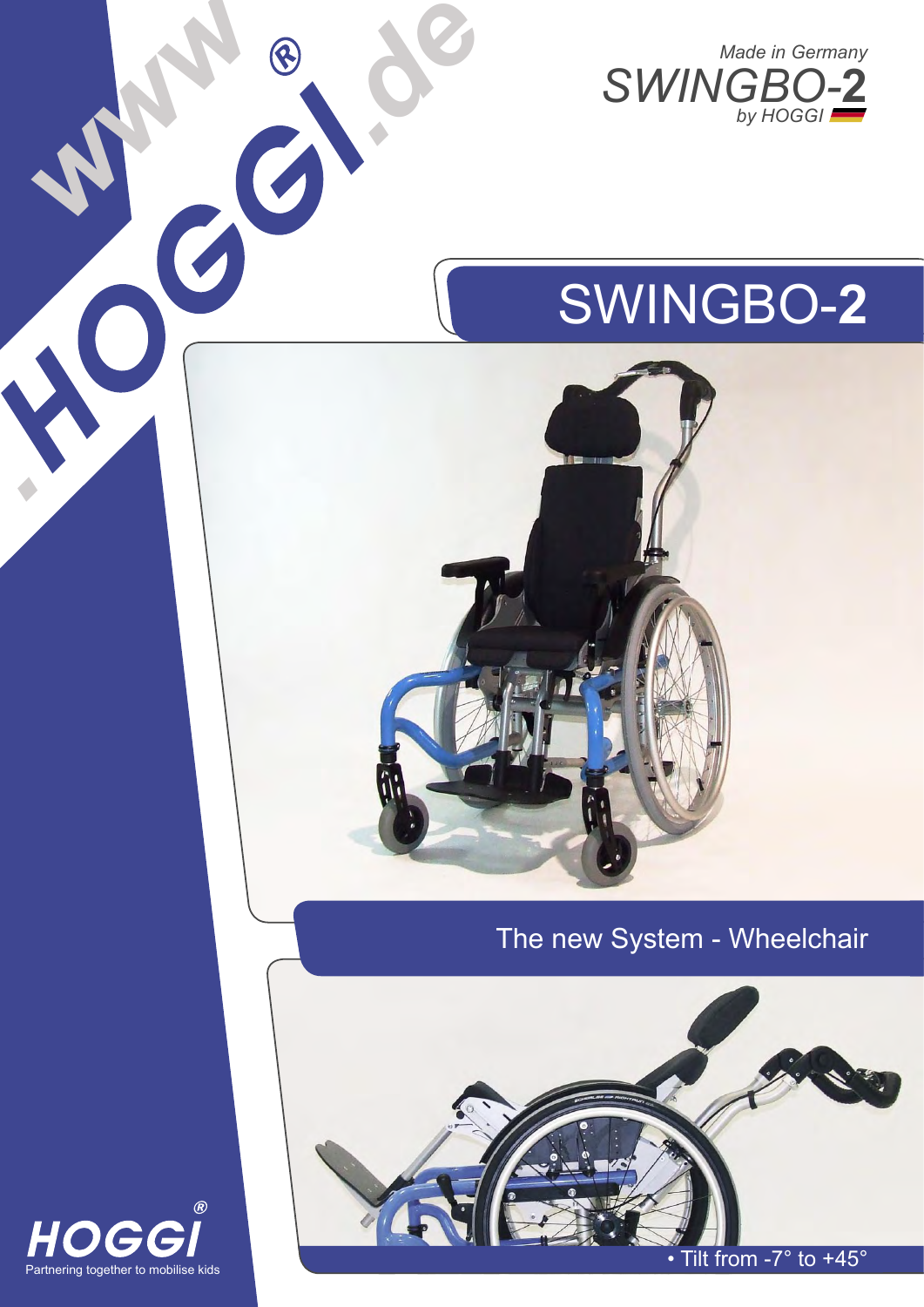





Push-bar, detachable Push-handle, detachable Push-bar, foldable Push-handle, foldable

#### The advancement of the innovative dispensing approach

The innovative dispensing approach of the SWINGBO system wheelchair for kids has been further developed to create the **SWINGBO-2**.

The new construction design of the tilt mechanism allows a more comfortable & easy handling.

Different variants of push-bars and push-handles as well as different variants of backrest panels allow many possibilities of seat configurations:

- Tilt from -7 $\degree$  to +45 $\degree$
- Backrest angle adjustable or foldable •
- Growth adaption for seat depth and backrest height •
- Foot rest system with 90° or angle adjustable knee angle •
- Foot rest system adapted on the seat frame •
- Foot rest bracket angle adjustable, flip up type, with optional lock •
- Foot rest with or without heel stop •
- Seat widths are available in 24 cm, 26 cm, 28 cm and 30 cm •

The frame of the chair is designed with a wider footrest area to allow abducted seating postures can be obtained.

The seat depth can be grown by approximately 8 cm and the backrest height by approximately 9 cm.

### SWINGBO-**2** - frame colours



HOGGI - Partnering together to mobilise kids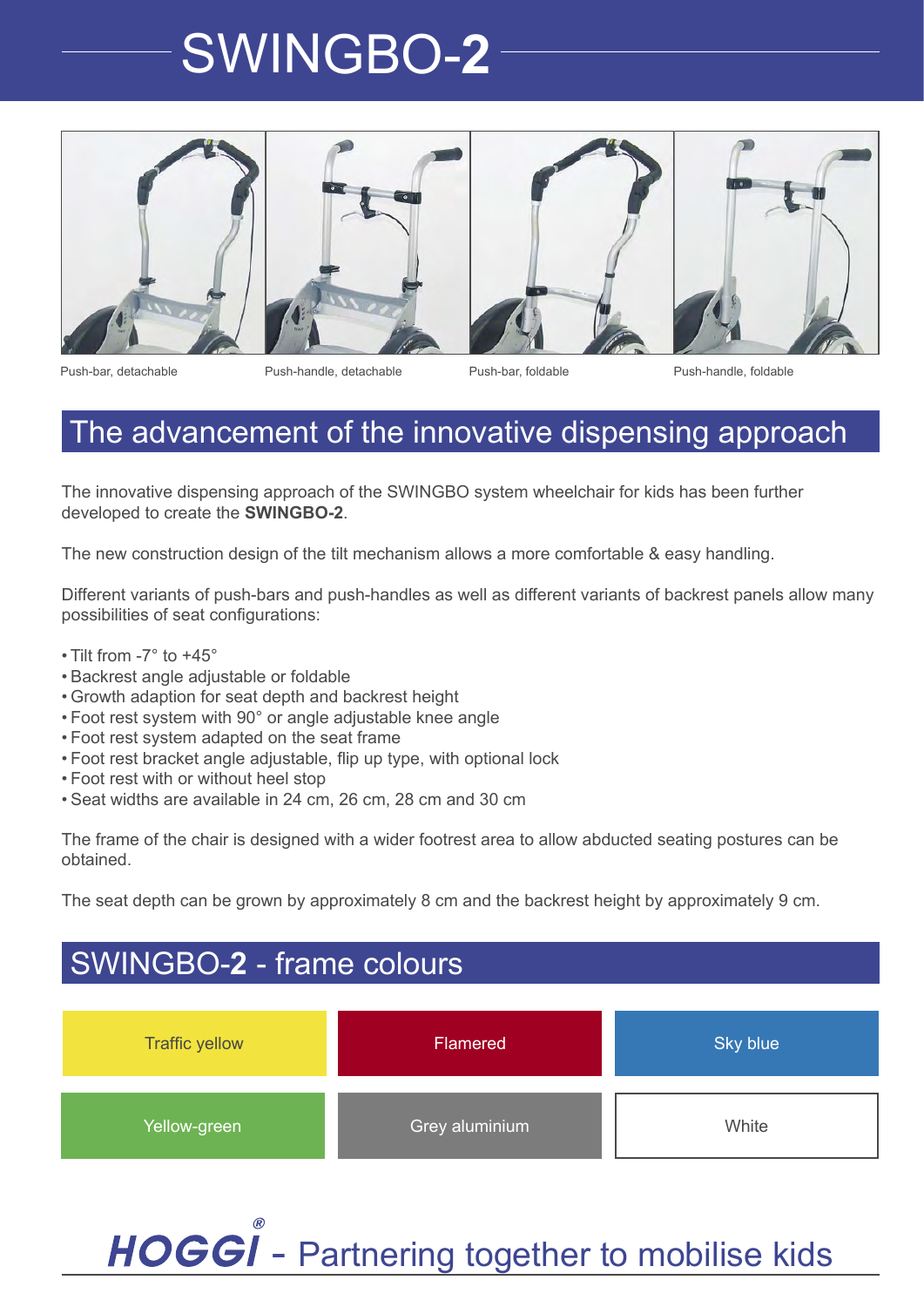### SWINGBO-**2** - the modular concept

In order to supply the **SWINGBO-2** to meet the needs of individual kids the chair is made with a modular construction system.

Mobility base, seat panels, backrest panels and footrest systems can be ordered in any combination separately. Therefore many possible variations are available:

The chair can be configured with mobility base and totally modular seat and backrest panels with our standard cushions, partly modular and partly ready for custom seating or seat only that can be fit with totally custom seating solutions.

### SWINGBO-**2** - the active wheelchair

The essential preconditions for active riding are:

- The ideal positioning of the shoulder axle in relation to the rear wheel ("active degree"). Therefore the axle of the rear wheel (positioned in the sideframe) is adjustable in six steps in longitudinal direction to make it more active or passive.
- An adjustable seat angle.

 The mechanism of the adjustment of the seat angle is designed so that the pivot is close to the center of gravity. This allows the seat angle to be adjusted without moving the centre of gravity.

• Adjustable backrest angle (in increments).



**SWINGBO-2** with accessories Basic configuration Adjustable rear axle 45°tilt

Adjustable rear axle (Active degree)

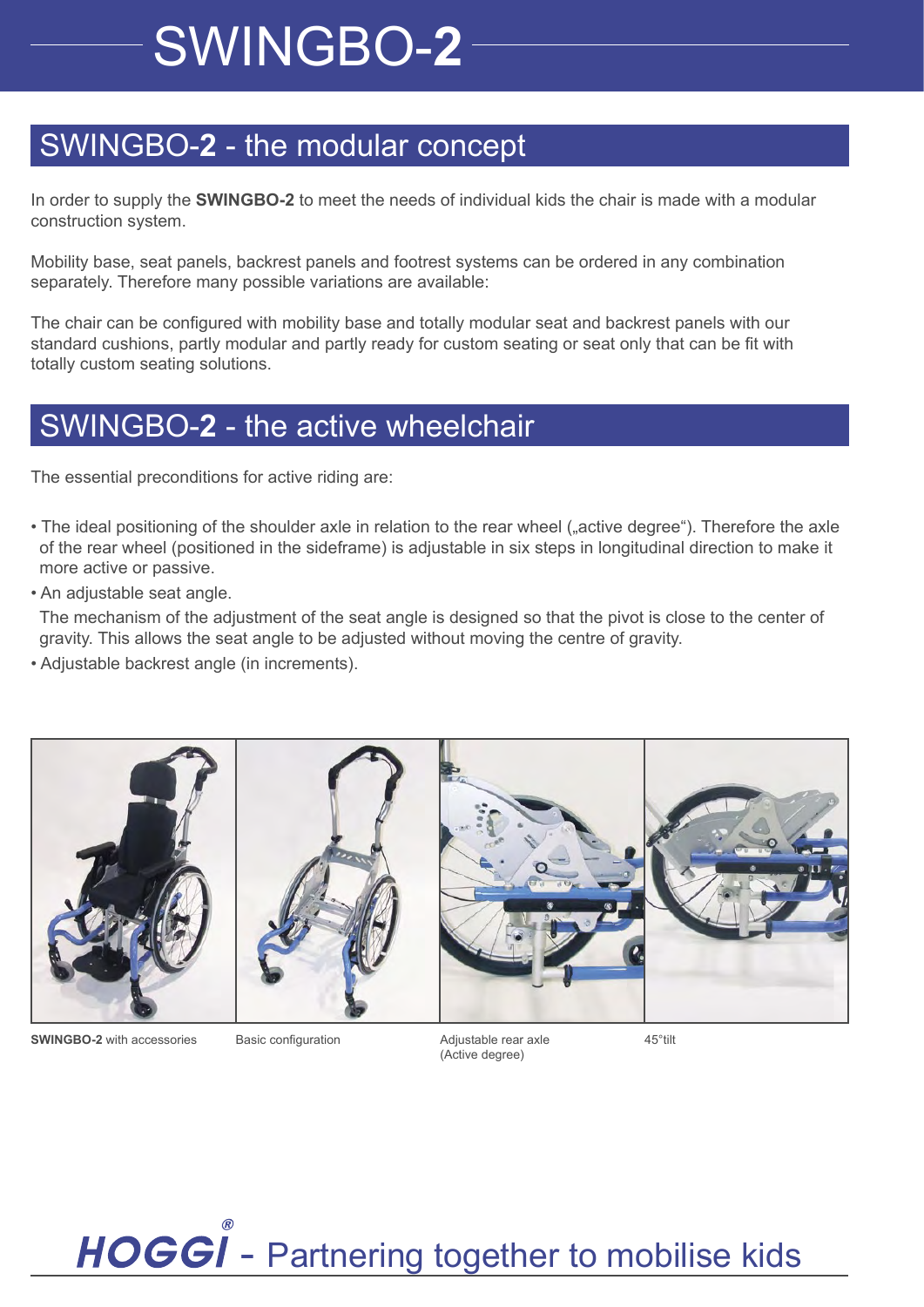### SWINGBO-**2** - accessories

height adjustable







Seat panel **Example 20 System:** 90° Backrest panel: Angle- and Backrest panel: Trough shaped Knee angle system: 90° and height adjustable



Knee angle system: Adjustable



Foot rest bracket with flip up • Foot rest lock



Seat cushion • Foot rest with heel stop

Transparent spoke guard Wheel guard Wheel lock lever Anti tip Tip assist Wheel lock lever integrated in wheel guards



Backrest cushion for trough





Headrest standard: With cushion



Universal headrest bracket

Headrest with occiput upholstery



Anti tip

Trunk supports Chest-/thoracic support



Armrests with PU pads



HOGGI - Partnering together to mobilise kids





Backrest cushion for angleand height adjustable backrest shaped height adjustable backrest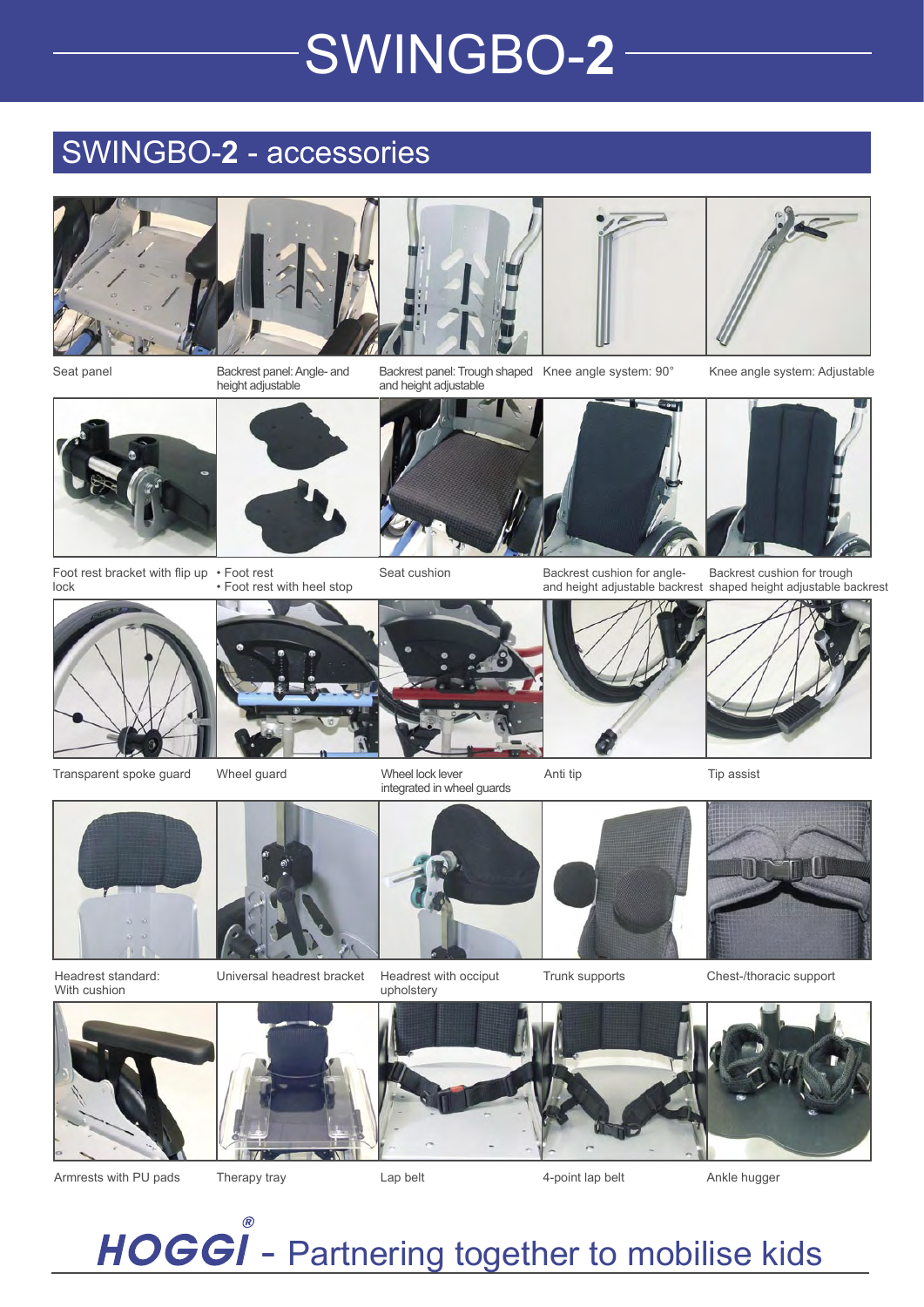### SWINGBO-**2** - wheels & hand rims













Rear wheel HOGGI light Standard rear wheel with with pneumatic tires 20", 22", 24" tires 22" and 24"

pneumatic tires or PU-

Rear wheel with drum brake 20", 22", 24"

Front castor with solid rubber tires 100x32 mm, 125x32 mm and 140x40 mm

Skater wheel with illuminating diode 100x24 mm and 125x24 mm

PU- front castor with design aluminum rim 100x32 mm and 125x32 mm



Rear wheel with PU-tires 20", 22", 24"



Stainless steel hand rim



Aluminium hand rim Hand rim diameter:



"standard"



Hand rim diameter:



Push-rim cover: silicone, black

### SWINGBO-**2** - adjustment- & positioning possibilities



Active degree

Backrest angle, foldable beackrest angle, detachable Backrest height statest Seat depth



Lower leg length and foot-



Seat height



HOGGI - Partnering together to mobilise kids





"high"